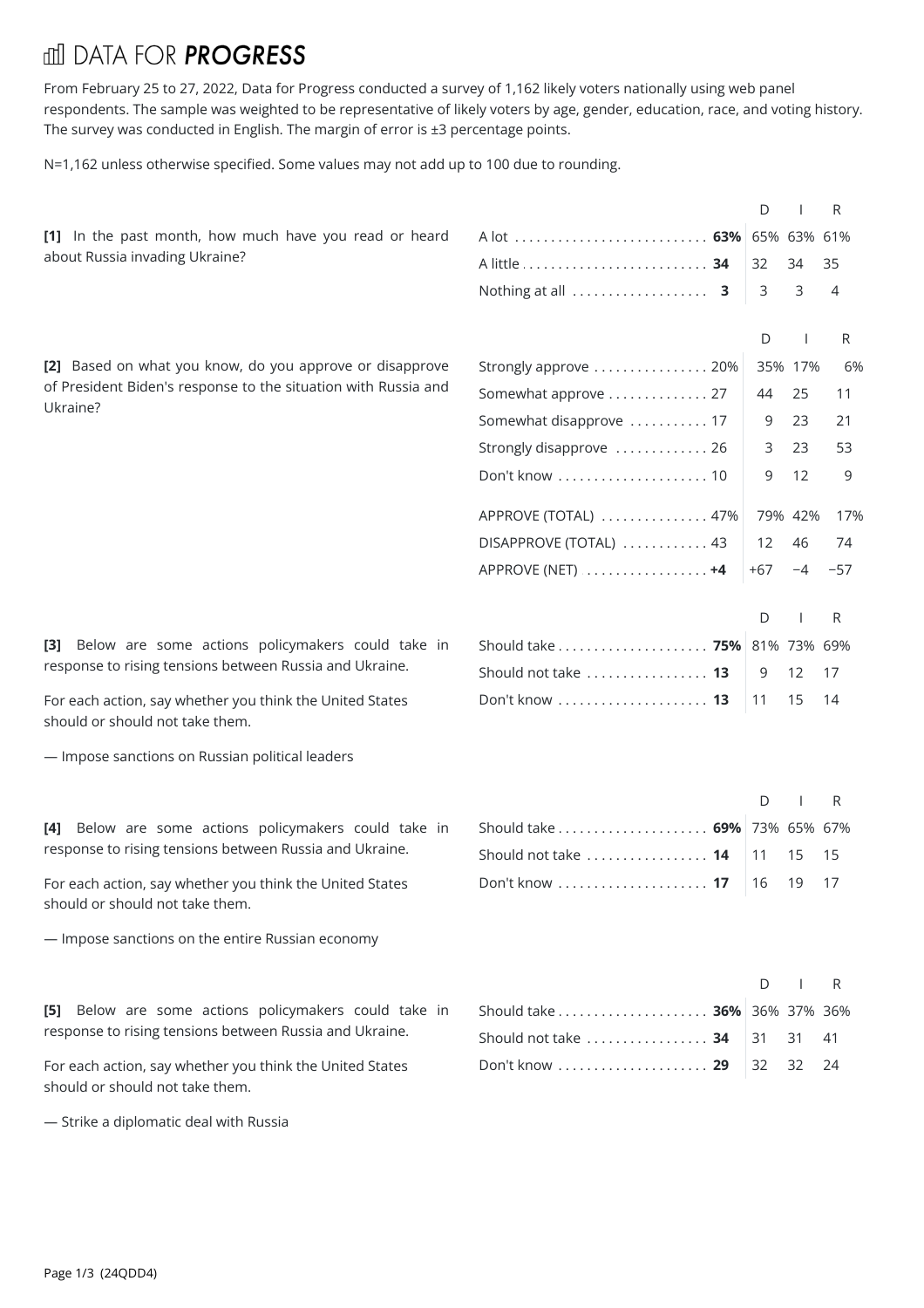[6] Below are some actions policymakers could take in response to rising tensions between Russia and Ukraine.

For each action, say whether you think the United States should or should not take them.<br>— Send military equipment to the Ukrainians

[7] Below are some actions policymakers could take in response to rising tensions between Russia and Ukraine.

For each action, say whether you think the United States should or should not take them.<br>— Send aid to the Ukrainians but no military equipment

[8] Below are some actions policymakers could take in response to rising tensions between Russia and Ukraine.

For each action, say whether you think the United States should or should not take them.<br>— Send U.S. military personnel into Ukraine

[9] Below are some actions policymakers could take in response to rising tensions between Russia and Ukraine.

For each action, say whether you think the United States should or should not take them.<br>— Send U.S. military personnel into countries neighboring

Ukraine that are United States allies

**[10]** In response to rising tensions between Russia and Ukraine, President Biden has imposed a series of financial penalties, also known as sanctions, against Russia.

Do you support or oppose these sanctions?

|                                                                         | $\Box$ $\Box$ R |  |
|-------------------------------------------------------------------------|-----------------|--|
| Should take $\ldots \ldots \ldots \ldots \ldots \ldots$ 61% 64% 60% 59% |                 |  |
| Should not take  21   19 21 24                                          |                 |  |
| Don't know  17   17 19 16                                               |                 |  |

|                              | $D \parallel R$ |  |
|------------------------------|-----------------|--|
| Should take  48% 53% 45% 46% |                 |  |
| Should not take  30 26 32 33 |                 |  |
| Don't know 22 21 21 23 21    |                 |  |

|                              | $\cap$ IR |  |
|------------------------------|-----------|--|
| Should take  28% 28% 21% 32% |           |  |
| Should not take  52 51 55 51 |           |  |
| Don't know  20 21 24 17      |           |  |

|                              | $D \cup R$ |  |
|------------------------------|------------|--|
| Should take  61% 63% 61% 59% |            |  |
| Should not take  21 21 20 23 |            |  |
| Don't know  18   17 19 18    |            |  |

| Strongly support  52%                                  | 66% | 47%            | 40%   |  |
|--------------------------------------------------------|-----|----------------|-------|--|
| Somewhat support  27                                   | 21  | 31             | 30    |  |
|                                                        | 4   | $\overline{7}$ | 11    |  |
|                                                        | 3   | 3              | 8     |  |
|                                                        | 6   | 11             | 10    |  |
| SUPPORT (TOTAL)  79%                                   | 87% | 78%            | 70%   |  |
| OPPOSE (TOTAL)  12                                     | 7   | 10             | 19    |  |
| SUPPORT (NET) $\ldots \ldots \ldots \ldots \ldots +67$ | +80 | +68            | $+51$ |  |
|                                                        |     |                |       |  |